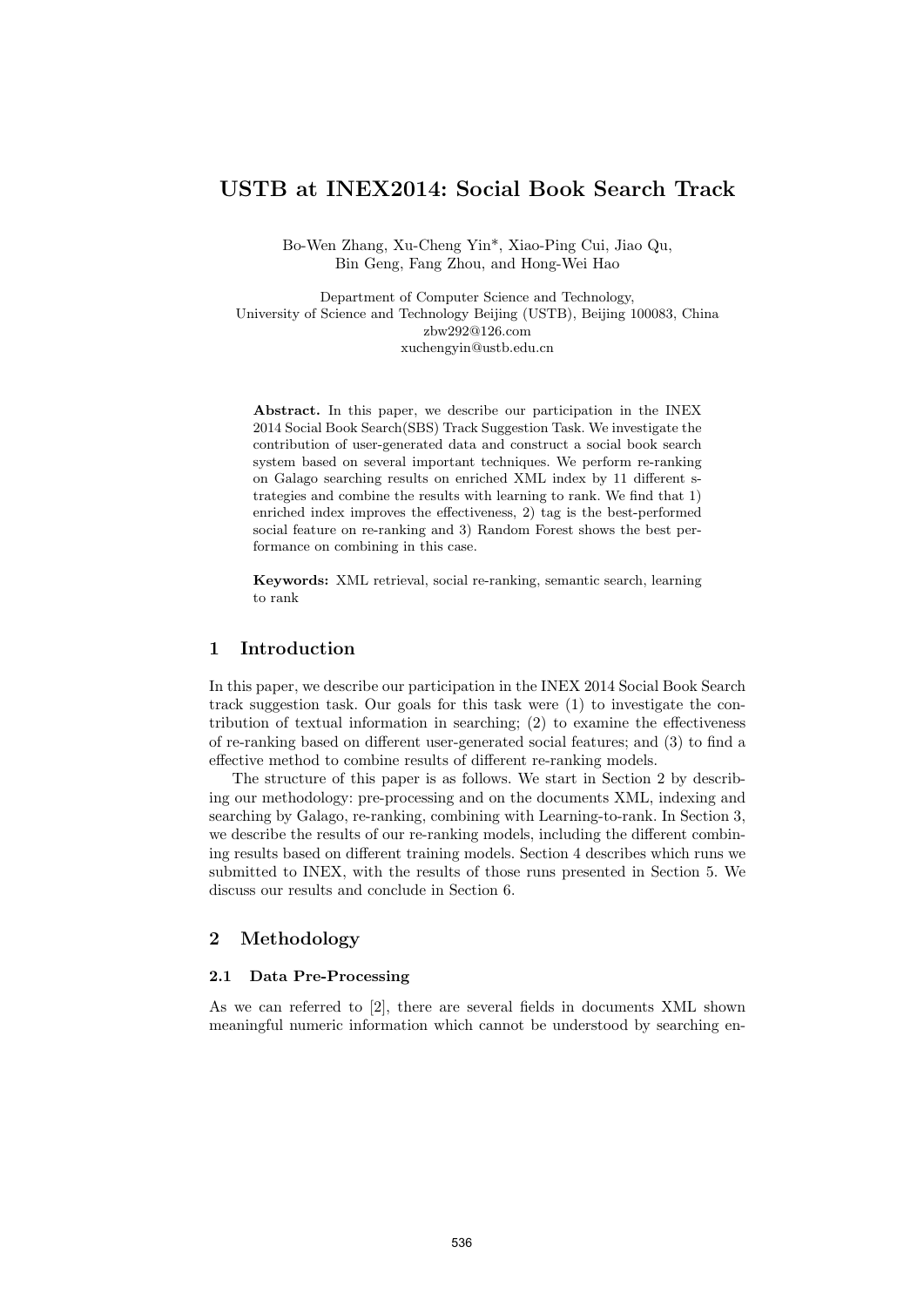gine, such as  $\langle tag\ count="3"\rangle$ fiction $\langle tag \rangle$  and  $\langle dewey \rangle$ 519 $\langle /dewey \rangle$ . According to the method from Bogers, we expand and enrich the documents XML with replacing the numeric information with textual information.

## 2.2 Indexing and Searching

Galago<sup> $1$ </sup> is an open-source search engine. The probability of the query content produced by language models are used to rank the documents. Based on the assumption that the priori probabilities of documents are the same, documents are ranked according to  $P(Q|D)$ , which is calculated by Equation (1), where  $f_{q_i,D}$  means the amount of times the word/phrase  $q_i$  appear in document D. With Dirichlet Smoothing, the probability estimate is calculated by Equation (2). In this way, documents are scored by Equation (3).

$$
P(Q|D) = \prod_{i=1}^{n} p(q_i|D) = \prod_{i=1}^{n} \frac{f_{q_i,D}}{|D|}
$$
 (1)

$$
P(Q|D) = \prod_{i=1}^{n} p(q_i|D) = \prod_{i=1}^{n} \frac{f_{q_i, D} + \mu \frac{c_{q_i}}{|C|}}{|D| + \mu}
$$
 (2)

$$
\log P(Q|D) = \log \prod_{i=1}^{n} p(q_i|D) = \sum_{i=1}^{n} \log \frac{f_{q_i, D} + \mu_{|\overline{C}|}^{c_{q_i}}}{|D| + \mu}
$$
(3)

#### 2.3 Re-ranking and Combining

These methods are inspired by Social Feature Re-ranking Method proposed by Toine Bogers in 2012 [3]. In order to improve the initial ranking, we perform re-ranking by 11 different strategies after analyzing the structure of XML: Tag-Rerank  $(T)$ , Item-Rerank  $(I)$ , Deep-Rerank  $(D)$ , Node-Rerank  $(N)$ , RatingBayes-Rerank  $(B)$ , RatingReview-Rerank  $(R)$ , Tag-Node-Rerank  $(TN)$ , Item-Tag-Rerank  $(IT)$ , Deep-Tag-Rerank  $(DT)$ , Item-Tag-Node-Rerank  $(TTN)$ , Deep-Tag-Node-Rerank  $(DTN)$ . These methods includes the following stages:

1) Similarity Calculation. Features like I, D focus on the field  $\langle \text{tag}\rangle$  and  $\langle$ BrowseNode $\rangle$ . For example, the tag vector of document *i* and *j* are  $\vec{t}_i$  = [1, 0, 0] and  $\overrightarrow{t_i} = [0, 0, 2]$ . That means 1 user tag document i with tag 1 while 2 user tag document  $j$  with tag 3. In this way, we can build a feature matrix for features like  $T$ , $N$ . The feature matrix of  $TN$  is the connection of two matrices. Equation (4) is used to calculate the  $T$ , N, TN similarities of two documents.

Features like  $I, D$  focus on the field  $\langle$ similar-product $\rangle$ , the similarities of two documents based on the feature  $I$  is calculated by the Equation  $(5)$ .

$$
sim_{ij}(f) = \cos < \overrightarrow{f_i}, \overrightarrow{f_j} > = \frac{\overrightarrow{f_i} \cdot \overrightarrow{f_j}}{|\overrightarrow{f_i}||\overrightarrow{f_j}|} \tag{4}
$$

 $^1$  http://www.galagosearch.org/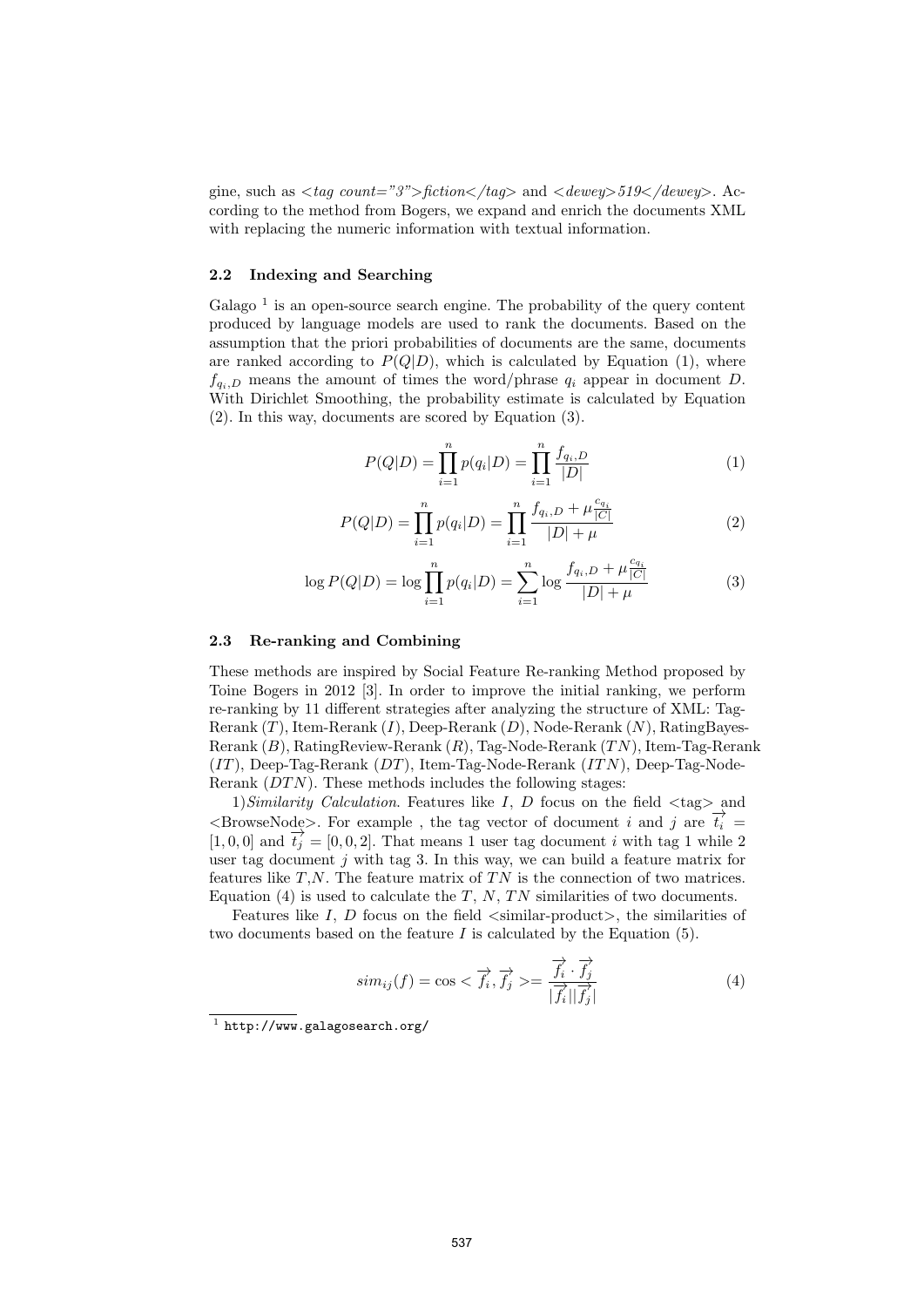$$
sim_{ij}(I) = \begin{cases} 1, & i \text{ is } j's \text{ similar product or} \\ & j \text{ is } i's \text{ similar product} \\ 0, & else \end{cases}
$$
(5)

Considering the asymmetry, the method D concerns similar products of similar products. So the values of elements in similarity matrix is calculated by the Equation 6[1].

$$
sim_{ij}(D) = \begin{cases} 1, & sim_{ij}(I) = 1 \text{ or} \\ & \exists k \neq i, k \neq j, \\ & s.t. \ sim_{ik}(I) = sim_{jk}(I) = 1. \\ 0, & else \end{cases}
$$
(6)

As we know similarity matrices  $SIM(I)$  and  $SIM(D)$  are sparse, so we use the multi-feature like  $IT, DT, ITN, DTN$  to fill-in. For example, the similarity based on feature  $IT$  is calculated by Equation  $(7)$ . The other similarities are calculated in the same way[1].

$$
sim_{ij}(IT) = \begin{cases} 1, & sim_{ij}(I) = 1. \\ sim_{ij}(T), & else \end{cases}
$$
(7)

2) Re-ranking. We re-rank the top 1000 list of initial ranking for the abovementioned features by Equation  $(8)$ . For feature R, we use Equation  $(9)$  [7] and for  $B$ , we use Equation (10).

$$
score'(i) = \alpha \cdot score(i) + (1 - \alpha) \cdot \sum_{j=1}^{N} sim_{ij} \cdot score(j)(j \neq i)
$$
 (8)

$$
score'(i) = \alpha \cdot score(i) + (1 - \alpha) \times log(|reviews(i)|) \times \frac{\sum_{r \in R_i} r}{|reviews(i)|} \times score(i) \tag{9}
$$

where  $R_i$  is the set of all ratings given by users for the document i, and  $|reviews(i)|$ is the number of reviews.

$$
score'(i) = \alpha \cdot score(i) + (1 - \alpha) \times \frac{1 + BA(i)}{1 + BA_{max}} \times score(i)
$$
 (10)

where  $BA(i)$  is the Bayesian average rating of document i, which can be referred to [6].

 $3)$  Combining. We take Ranklib<sup>2</sup> as toolkit and use Coordinate Ascent, Random Forest and Rank Net as training models to train the models to combine features.

 $^2$  http://people.cs.umass.edu/~vdang/ranklib.html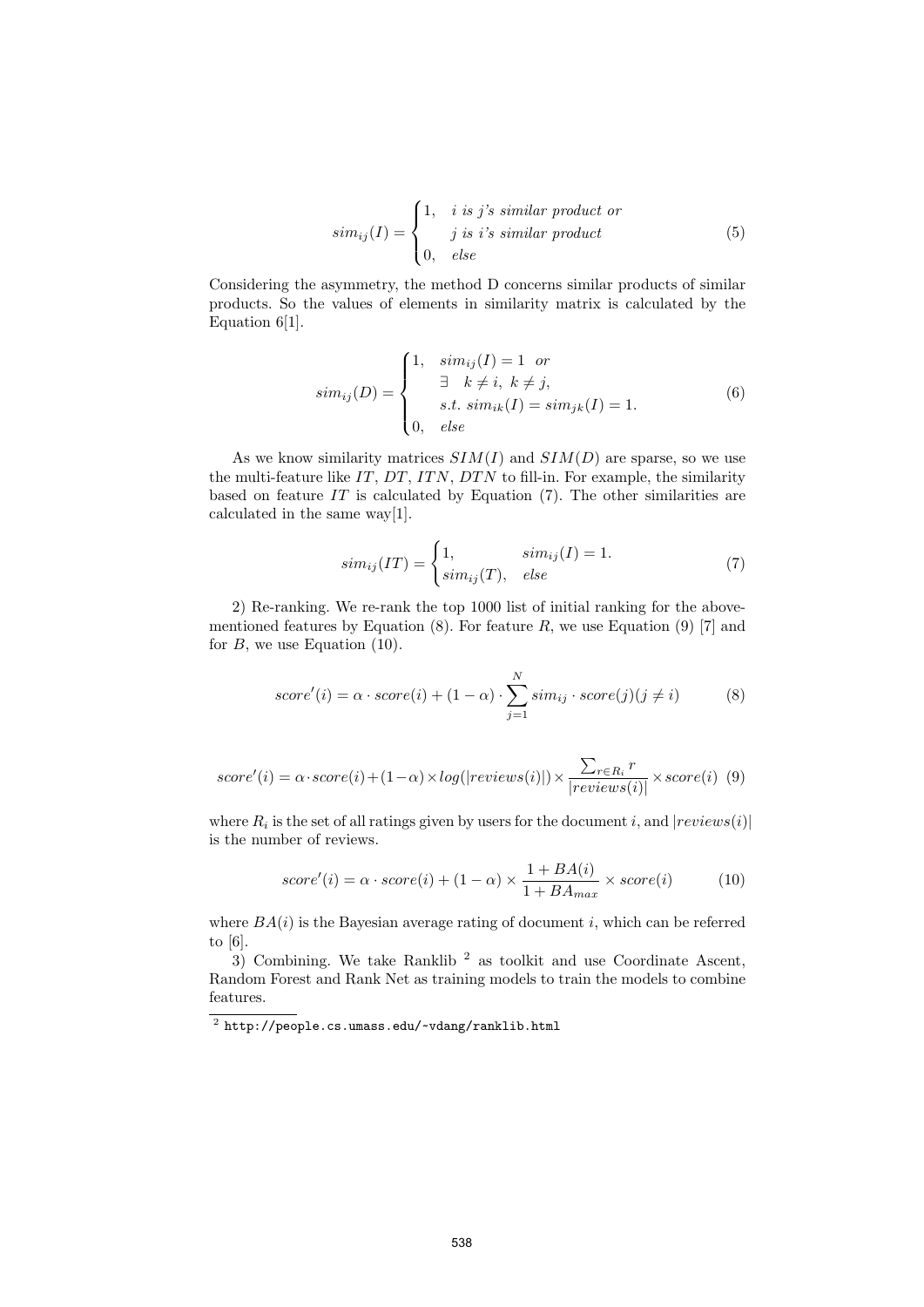### 3 Experiments on Re-ranking Models

In order to choose the most effective feature and select the optimized parameter  $\alpha$ , in the first round, we train our re-ranking model on SBS2011-2012 and test on SBS2013. The results are shown in Table 1.

| Method        | NDCG@10        | Best $\alpha$ | NDCG@10       |          |  |
|---------------|----------------|---------------|---------------|----------|--|
|               | (Training Set) |               | (Testing Set) | $\alpha$ |  |
| Initial       | 0.1635         |               | 0.1383        |          |  |
| Tag           | 0.1724         | 0.93          | 0.1456        | 0.93     |  |
| <b>Item</b>   | 0.1701         | 0.94          | 0.1422        | 0.94     |  |
| Deep          | 0.1700         | 0.96          | 0.1425        | 0.96     |  |
| Node          | 0.1689         | 0.99          | 0.1407        | 0.99     |  |
| RatingBayes   | 0.1645         | 0.97          | 0.1404        | 0.97     |  |
| RatingReview  | 0.1712         | 0.98          | 0.1429        | 0.98     |  |
| Tag-Node      | 0.1699         | 0.97          | 0.1418        | 0.97     |  |
| Item-Tag      | 0.1697         | 0.96          | 0.1414        | 0.96     |  |
| $Deep-Tag$    | 0.1696         | 0.95          | 0.1415        | 0.95     |  |
| Item-Tag-Node | 0.1698         | 0.98          | 0.1418        | 0.98     |  |
| Deep-Tag-Node | 0.1694         | 0.95          | 0.1410        | 0.95     |  |

Table 1. Training on SBS 2011-2012 and testing on SBS2013

As we can see from the table, the feature  $T$  shows the best performance with an improvement of 5.4%. All features shows improvements of different degree. So we use all features to combine the results. The results of three chosen training models are shown in Table 2. As can be seen from the table, Random Forest is

Table 2. Results of learning-to-rank

| Method            | NDCG@10<br>(Testing Set) |  |  |
|-------------------|--------------------------|--|--|
| Coordinate Ascent | 0.1658                   |  |  |
| Random Forest     | 0.1614                   |  |  |
| Rank Net          | 0.1545                   |  |  |

the most effective model in this case.

Then we train our model on SBS2011-2013. The results are shown in Table 3.

# 4 Submitted Runs

We selected six automatic runs for submission to INEX based on our Re-ranking Models and Similar Query Re-ranking method. One of these submitted runs was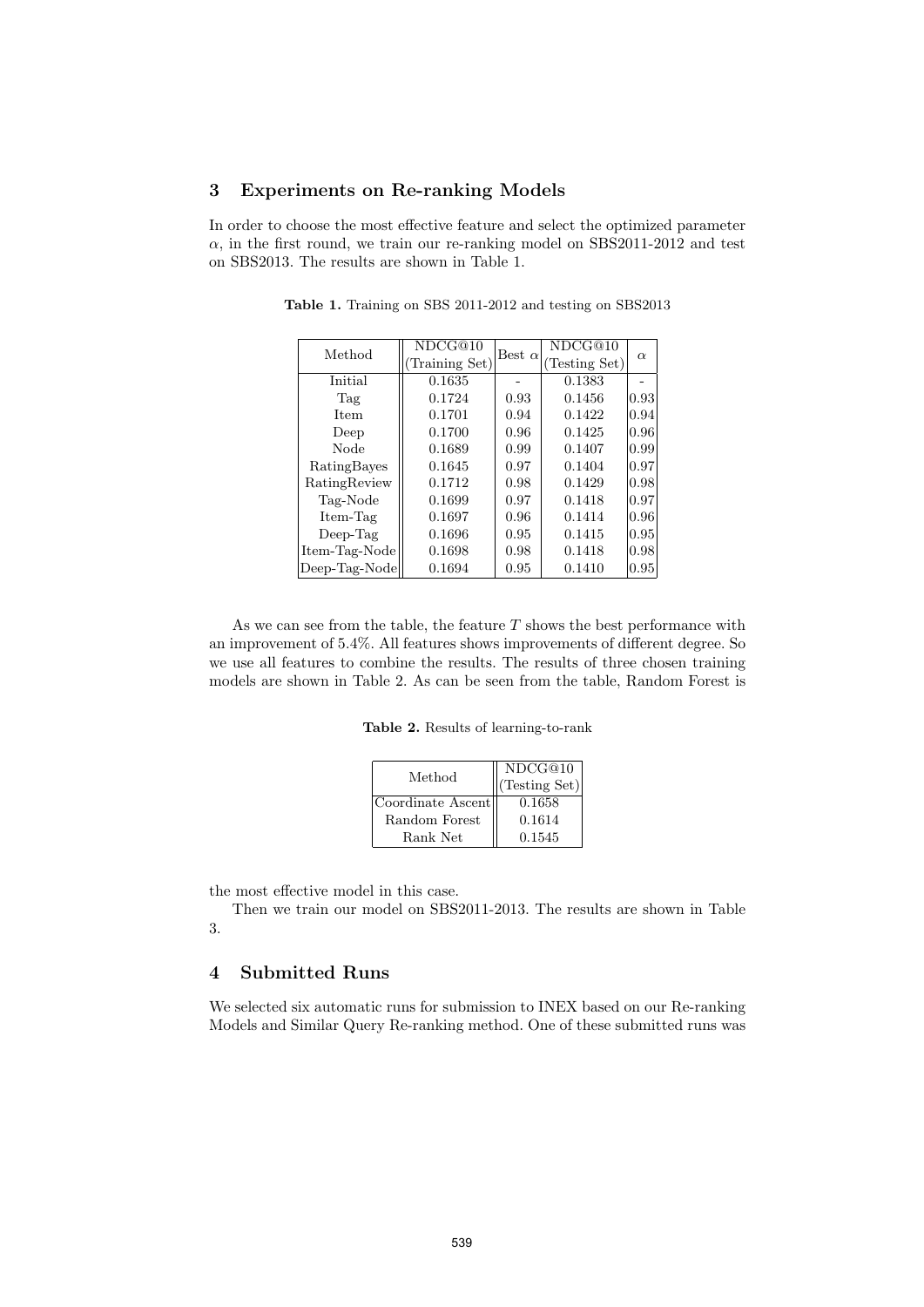Table 3. Training on SBS 2011-2013

| Method        | NDCG@10<br>(Training Set) | Best $\alpha$ |
|---------------|---------------------------|---------------|
| Initial       | 0.1486                    |               |
| Tag           | 0.1536                    | 0.92          |
| <b>Item</b>   | 0.1511                    | 0.93          |
| Deep          | 0.1510                    | 0.96          |
| Node          | 0.1490                    | 0.98          |
| RatingBayes   | 0.1489                    | 0.96          |
| RatingReview  | 0.1522                    | 0.98          |
| Tag-Node      | 0.1508                    | 0.97          |
| Item-Tag      | 0.1505                    | 0.95          |
| $Deep-Tag$    | 0.1505                    | 0.93          |
| Item-Tag-Node | 0.1508                    | 0.96          |
| Deep-Tag-Node | 0.1503                    | 0.95          |

the initial ranking result. Another one was the tag re-ranking result. Another three were the different combining results based on three different learning-torank training model. The other one was Similar Query Re-ranking method, which is described in Run 6. Since the Random Forest was well-performed among all, the results of Random Forest was used to re-rank in Similar Query Re-ranking method. All runs used enriched new documents XML.

Run 1(newXml.feedback)This run took Galago as toolkit and used pseudo feedback to search.

Run 2(newXml.rerank T)This run applied Re-ranking Model based on the field  $\langle tag \rangle$ .

Run 3(newXml.rerank all.L2R Coordinate)This run applied all Re-ranking strategies and combining them by Coordinate Ascent method.

Run 4(newXml.rerank all.L2R RandomForest)This run applied all Re-ranking strategies and combining them by Random Forest method.

Run 5(newXml.rerank all.L2R RankNet)This run applied all Re-ranking strategies and combining them by Rank Net method.

Run 6(SimQuery.rerank all.L2R RandomForest)This run firstly applied all Re-ranking strategies and combining them by Random Forest method. As we know, sometimes users search topics similar to topics which used to appear. We bravely make a assumption that for two similar queries  $i,j$ , if document  $A$ is useful to query i, it's useful for query j too. A weight is multiplied to the normalization score of document  $D$  if 1) document  $A$  appears in the result list of query i; 2) query i and previous query j are similar to each other according to the calculation above; and 3) document  $D$  is useful for previous query j. The weight w is calculated by Equation  $w = sim(q_i, q_j) * \frac{score(q_j, D)}{score(q_i, D)})$ , where  $score(q_j, D)$  and  $score(q_j, D)$  are the normalization scores of document D with query i and j.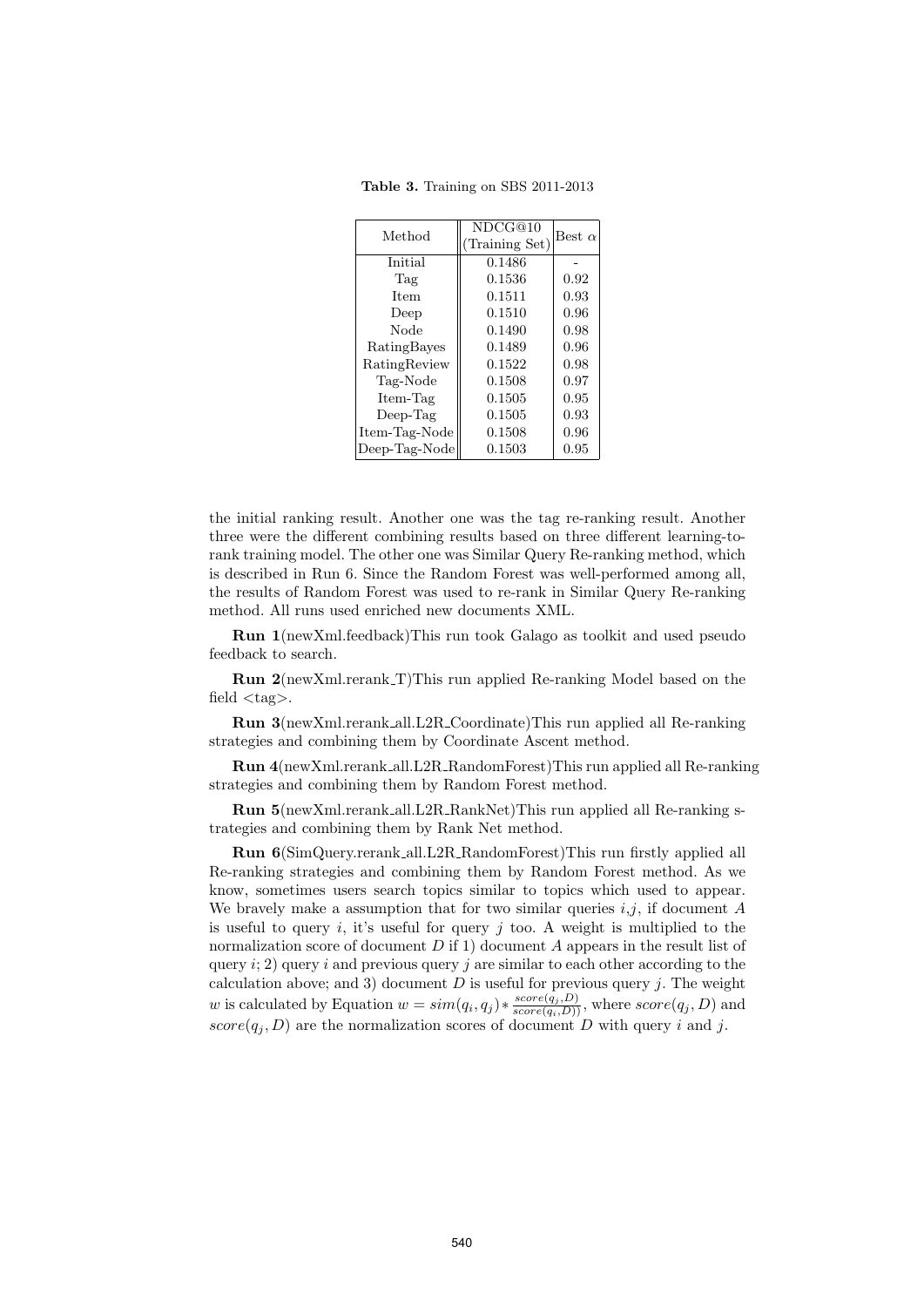## 5 Results

The runs submitted to the INEX 2014 Social Book Search track were evaluated using graded relevance judgments. The relevance value were labeled manually according to the behaviours of topic creators, for example, if creator adds book to catalogue after it's suggested, the book is treated as highly relevant. A decision tree was built to help the labeling <sup>3</sup>. All runs were evaluated using NDCG@10, MRR, MAP, R@1000 with NDCG@10 as the main metric. Table 4 shows the official evaluation results.

Table 4. Results of the six submitted runs on Social Book Search 2014, evaluated using all 680 topics with relevance value calculated from the decision tree. The best run scores are printed in bold

| $Run \#$       | Run Description                                      | NDCG@10  MRR   MAP  R@1000 |                         |                              |                       |
|----------------|------------------------------------------------------|----------------------------|-------------------------|------------------------------|-----------------------|
| 6              | $ \text{SimQuery}$ .rerank_all.L2R_RandomForest $  $ | 0.303                      |                         |                              | $ 0.464 0.232 $ 0.390 |
| 4              | newXml.rerank_all.L2R_RandomForest                   | 0.142                      | $0.258$ 0.102           |                              | 0.390                 |
| $\overline{5}$ | $newXml.rerank\_all.L2R\_RankNet$                    | 0.138                      | $\mid 0.256 \mid 0.101$ |                              | 0.390                 |
| 3              | newXml.rerank_all.L2R_Coordinate                     | 0.133                      |                         | $\mid 0.246 \mid 0.098 \mid$ | 0.390                 |
| $\mathcal{D}$  | $newXml.rerank_T$                                    | 0.131                      |                         | $\mid 0.246 \mid 0.096 \mid$ | 0.390                 |
|                | newXml.feedback                                      | 0.128                      | $0.246$   $0.095$       |                              | 0.390                 |

We see that, apart from Similar Query method, the best-performing run on all 680 topics was run 4 with an NCDG@10 of 0.142. Run 4 used all re-ranking models and combined them with Random Forest. Again we see that re-ranking model does improve over the initial results by searching engine. Run 4, improves over the initial ranking by about 10%. Run 6, from Similar Query method, have a best-performance just because there are many similar query topics in SBS 2014 with previous years.

# 6 Discussion & Conclusion

On both training and the testing set the best results are from combining all reranking results in Random Forest. This shows a good use of social information can improve the results of Social Book Search. The high evaluation value of Similar Query method indicates the amount of similar topics not the effectiveness of the model. We fail to make use of the catalog of topic creators to improve the results. It is worth discussing whether the information is useful or not.

### References

1. Bo-Wen Zhang, Xu-Cheng Yin, Xiao-Ping Cui, Bin Geng, Jiao Qu, Fang Zhou, Li Song and Hong-Wei Hao. Social Book Search Reranking with Generalized Content-Based Filtering. Submitted to CIKM'14.

 $^3$  https://inex.mmci.uni-saarland.de/tracks/books/INEX14\_SBS\_results.jsp#mapping